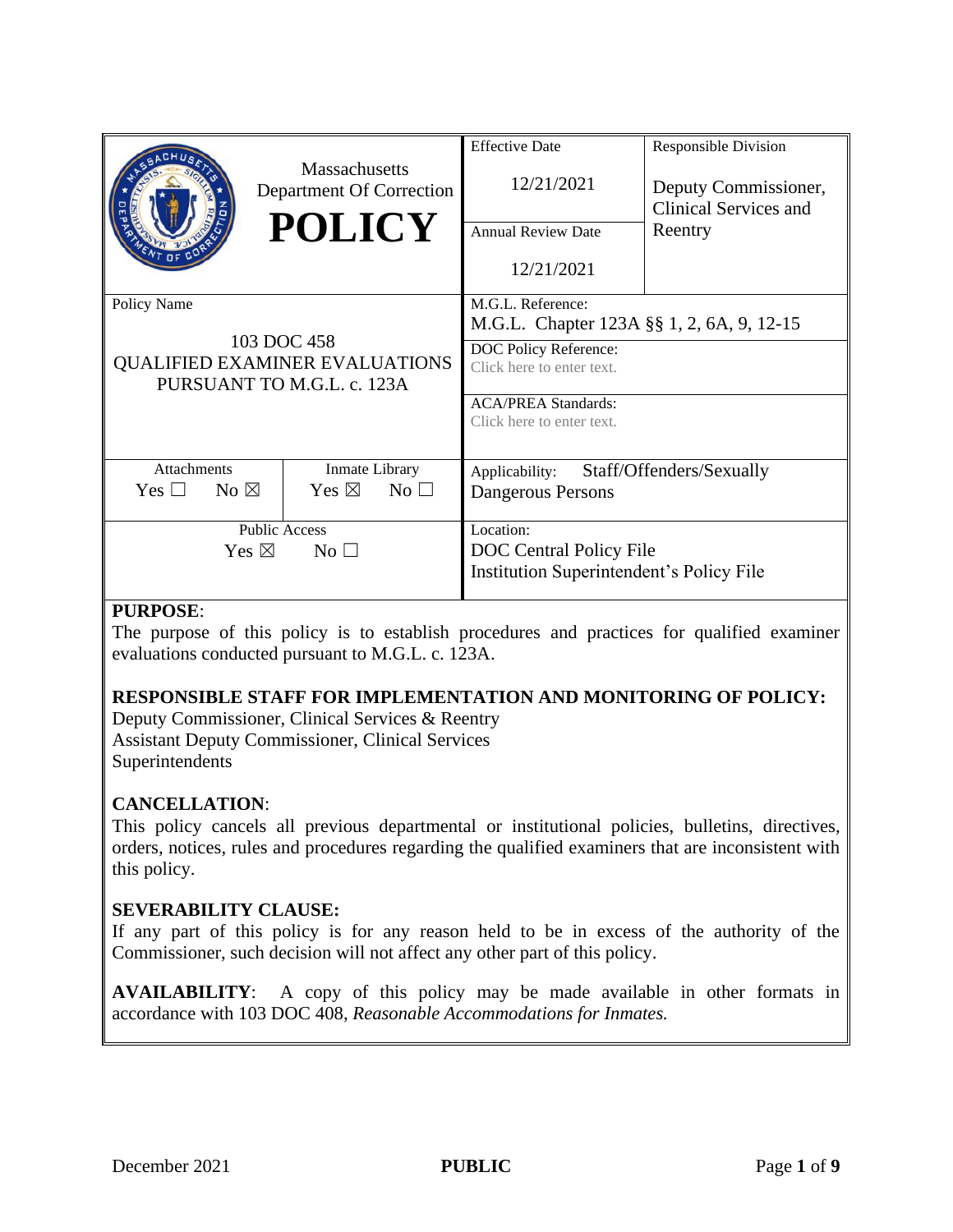# **TABLE OF CONTENTS**

| 458.01 | Introduction                                 | $\mathfrak{Z}$ |
|--------|----------------------------------------------|----------------|
| 458.02 | Definitions                                  | 3              |
| 458.03 | <b>Qualifications of Qualified Examiners</b> | $\overline{4}$ |
| 458.04 | <b>Assignment of Qualified Examiners</b>     | 5              |
| 458.05 | Records                                      | 5              |
| 458.06 | Interviews                                   | 6              |
| 458.07 | Reports                                      | 7              |
| 458.08 | Testimony                                    | 7              |
| 458.09 | Training                                     | 7              |
| 458.10 | Use of Instruments and Tools                 | 8              |
| 458.11 | <b>Strict Compliance with Deadlines</b>      | 9              |
| 458.12 | <b>Time Limits</b>                           | 9              |
| 458.13 | Private Right of Actions                     | 9              |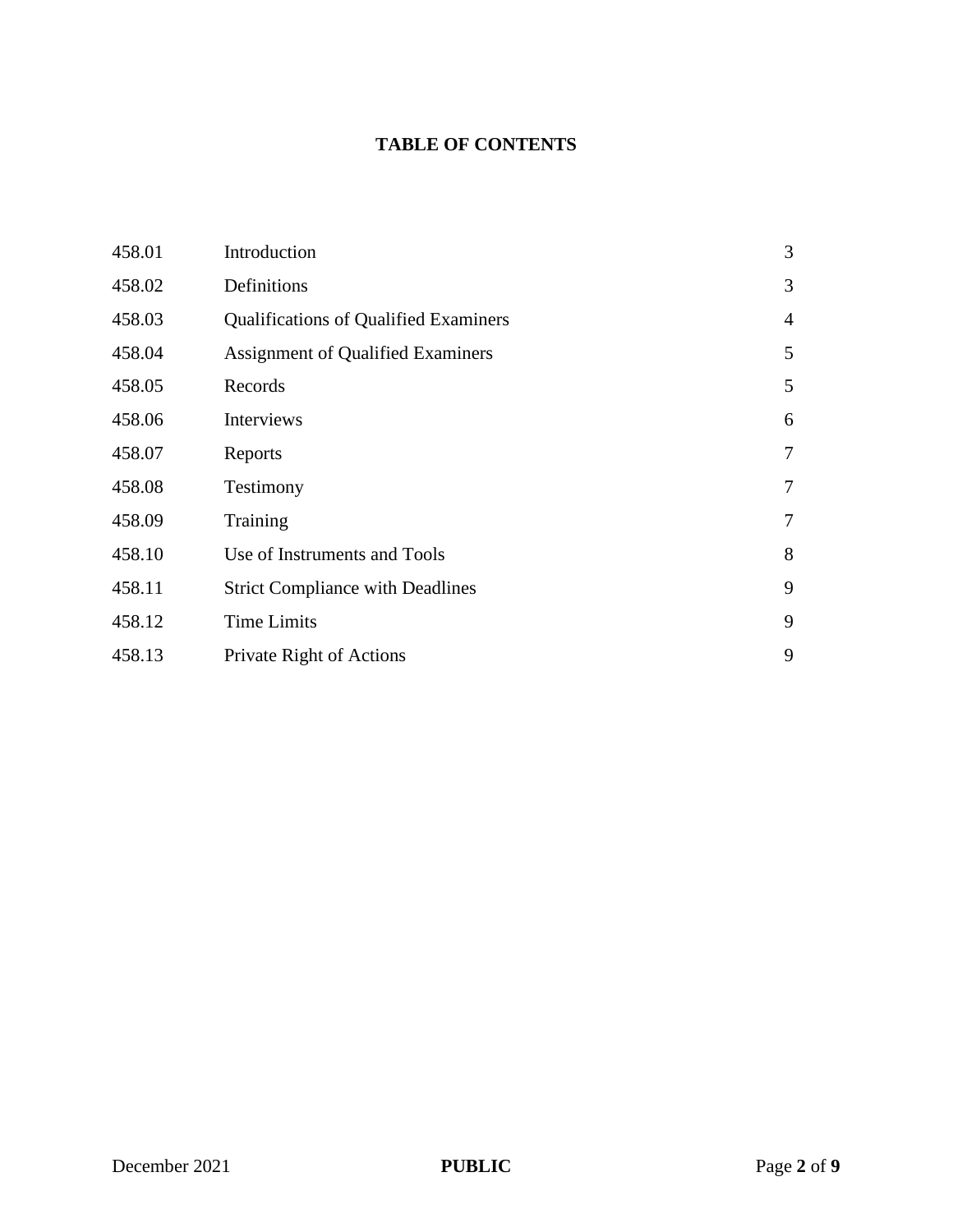# **458.01 INTRODUCTION**

Massachusetts General Laws (M.G.L.) c. 123A provides for the indefinite civil commitment of persons who have been adjudicated to be sexually dangerous persons (SDPs). Pursuant to M.G.L. c. 123A, § 1, the Commissioner of Correction appoints qualified examiners to conduct evaluations of persons who may be or have been deemed to be SDPs.

Pursuant to M.G.L. c. 123A, qualified examiners are required to render independent opinions of an individual's present sexual dangerousness in two (2)circumstances: (1) when a District Attorney or the Attorney General files a petition to have a person civilly committed as an SDP and a court has found probable cause to believe that the person is sexually dangerous (initial commitment petitions), and (2) when a person previously adjudicated as an SDP files a petition for discharge pursuant to M.G.L. c. 123A, § 9 (discharge petitions).

## **458.02 DEFINITIONS**

Commissioner: The Commissioner of Correction.

Contractor: An individual, corporation or other entity engaged in the business of providing goods, supplies, equipment and services incidental thereto. Contractors and Vendors operating in correctional institutions are subject to all applicable rules and regulations for the Department.

Correctional Institution: Any building, enclosure, space, or structure used for the custody, control and rehabilitation of committed offenders and of such other persons as may be placed in custody therein in accordance with law.

Department: A Commonwealth agency, under the auspices of the Executive Office of Public Safety and Security that is charged with the detention of those committed to the custody and control of the Commonwealth, known as the Department of Correction.

Director of Forensic Psychological Services: An employee of the Department having management responsibilities for matters relating to the Community Access Board.

Massachusetts Treatment Center (Treatment Center): As created by MGL c. 123A, section 2, the correctional institution for the care, custody, treatment, and rehabilitation of persons adjudicated as being sexually dangerous pursuant to the provisions of MGL c. 123A.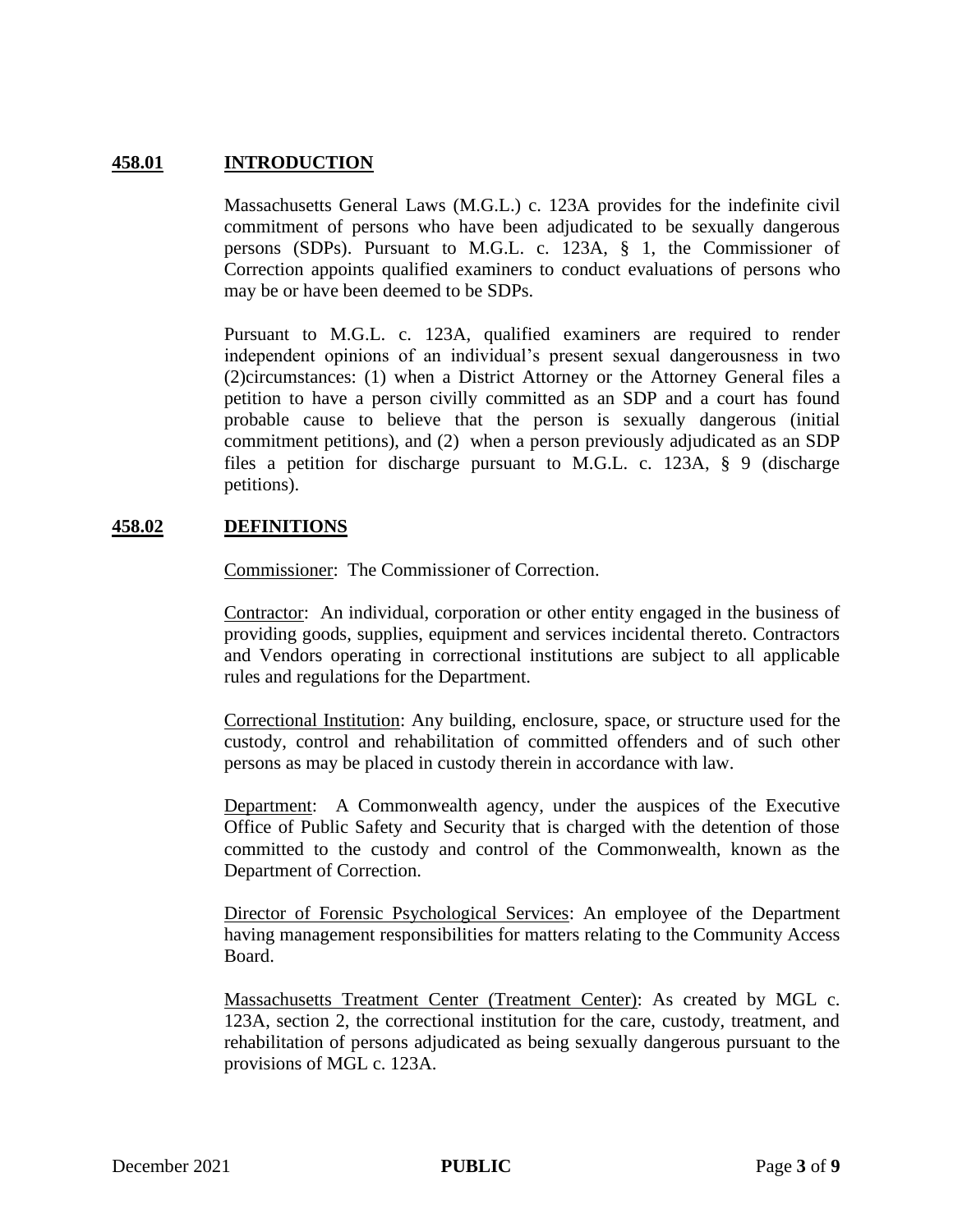Qualified Examiner: As defined by M.G.L. c. 123A, § 1, a qualified Examiner is "a physician who is licensed pursuant to section two of chapter one hundred and twelve who is either certified in psychiatry by the American Board of Psychiatry and Neurology or eligible to be so certified, or a psychologist who is licensed pursuant to sections one hundred and eighteen to one hundred and twenty-nine, inclusive, of chapter one hundred and twelve; provided, however, that the examiner has had two years of experience with diagnosis or treatment of sexually aggressive offenders and is designated by the commissioner of correction. A 'qualified examiner' need not be an employee of the department of correction or of any facility or institution of the department." M.G.L. c. 123A, § 1.

Sexually Dangerous Person (SDP): As defined in M.G.L. c. 123A, § 1: "Any person who has been (i) convicted of or adjudicated as a delinquent juvenile or youthful offender by reason of a sexual offense and who suffers from a mental abnormality or personality disorder which makes the person likely to engage in sexual offenses if not confined to a secure facility; (ii) charged with a sexual offense and was determined to be incompetent to stand trial and who suffers from a mental abnormality or personality disorder which makes such person likely to engage in sexual offenses if not confined to a secure facility; or (iii) previously adjudicated as such by a court of the commonwealth and whose misconduct in sexual matters indicates a general lack of power to control his sexual impulses, as evidenced by repetitive or compulsive sexual misconduct by either violence against any victim, or aggression against any victim under the age of sixteen years, and who, as a result, is likely to attack or otherwise inflict injury on such victims because of his uncontrolled or uncontrollable desires."

Superintendent: The chief administrative officer of a correctional institution, including the Massachusetts Treatment Center, appointed by the Commissioner pursuant to M.G.L. c. 125, § 2.

#### **458.03 QUALIFICATIONS OF QUALIFIED EXAMINERS**

- A. All persons recommended for appointment as qualified examiners after the effective date of this policy must possess the following credentials and experience:
	- 1. Be a psychiatrist or psychologist licensed in the Commonwealth;
	- 2. Have at least two (2) years of experience diagnosing, assessing, evaluating, or treating sexually aggressive offenders;
	- 3. Be a member of an organization that promotes the treatment or assessment of sex offenders;
	- 4. Be certified as a Designated Forensic Professional (DFP) in Massachusetts or possess a similar certification in forensic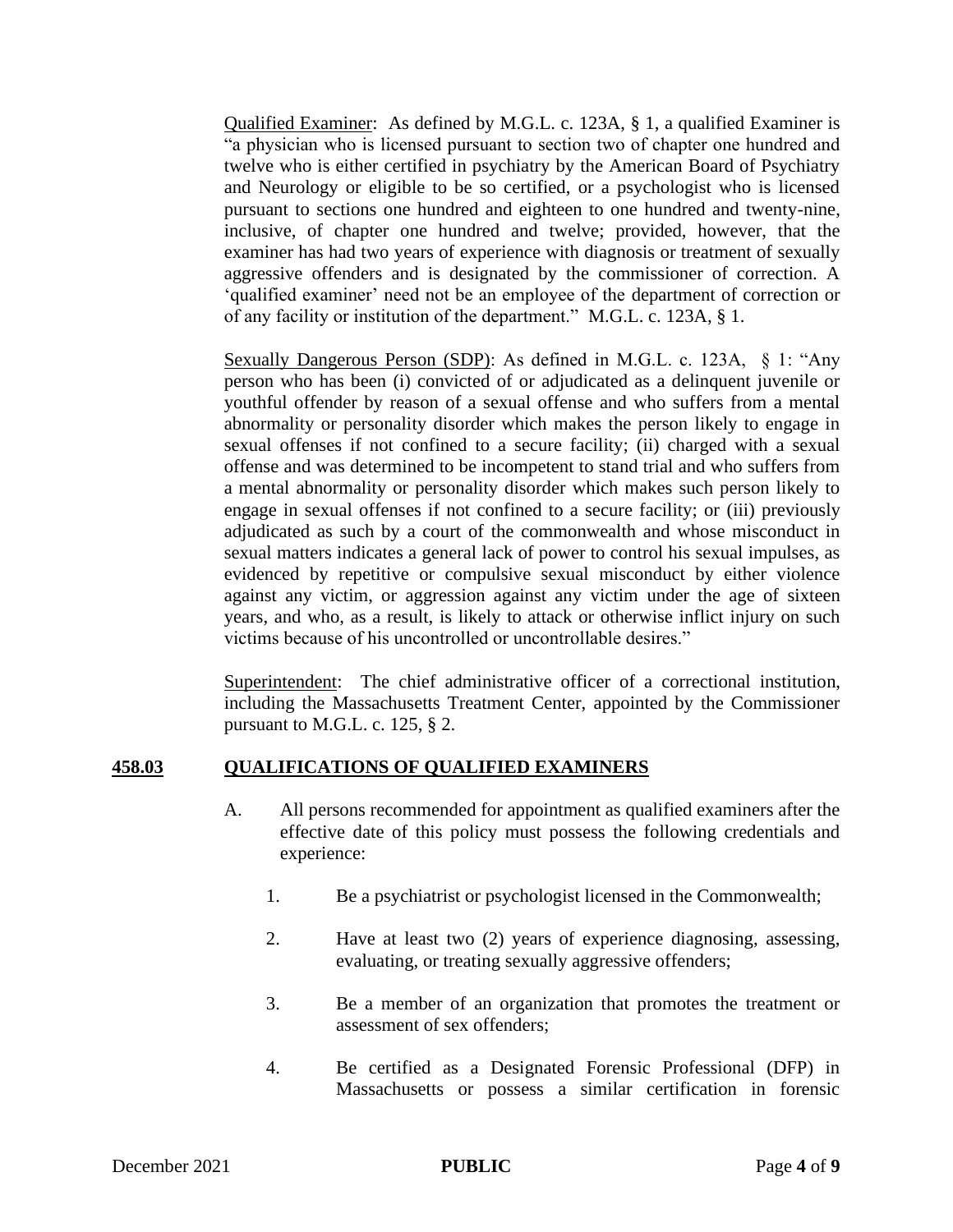assessment, such as one granted by the American Board of Professional Psychology (ABPP), or, prior to appointment as a qualified examiner, complete the Contractor's training program in the forensic assessment of sex offenders, as described below.

B. Prior to initial appointment of new qualified examiners and annually for all qualified examiners, the Contractor shall submit to the Department for each individual the following documentation: (1) evidence of completed academic work, (2) evidence of attendance at training as set forth herein, (3) evidence of current licenses, designations, and memberships in professional organizations, and (4) references from professionals who can attest to the qualified examiner's ethical practice. The documentation required herein shall be submitted to the Department no later than June 30 of each year.

## **458.04 ASSIGNMENT OF QUALIFIED EXAMINERS**

The Contractor is prohibited from assigning a qualified examiner to conduct an evaluation of an individual if that qualified examiner has previously been retained by the individual or the individual's attorney to evaluate the individual in any capacity (*e.g*., criminal responsibility, competency to stand trial, prior SDP proceedings, etc.). The Contractor shall ensure that this assignment process is followed.

If a qualified examiner anticipates a conflict of interest or other reason for being unable to render an objective opinion as required by the statutory or court-ordered deadline, the qualified examiner shall notify the Contractor's designee within forty-eight (48) hours of the assignment. The Contractor shall promptly assign another qualified examiner to complete the evaluation.

The Contractor shall notify designated Department staff of the assignment of qualified examiners on all initial commitment and discharge petitions.

#### **458.05 RECORDS**

Qualified examiners shall have access to all records of the offender being evaluated. Qualified examiners shall review all current and prior available records (*e.g*., sex offender treatment, criminal, medical, mental health) of the offender being evaluated. Records may be located at the Treatment Center and/or at another institution where the offender who is the subject of the evaluation is confined or committed at the time of evaluation. The qualified examiner is responsible for ascertaining that he or she has reviewed all available records, including those provided to the qualified examiner by the Commonwealth or the offender, or counsel for Commonwealth or the offender.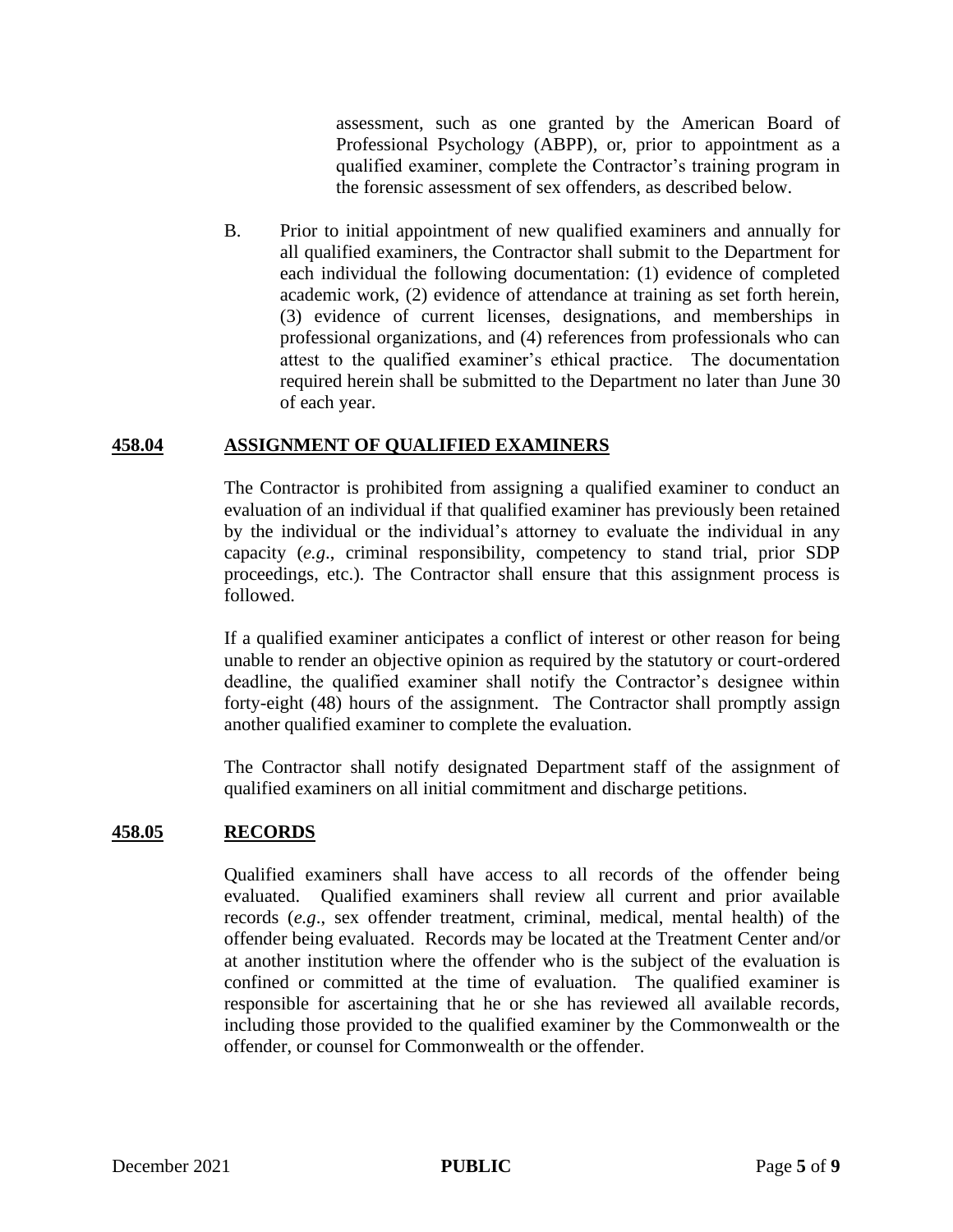The qualified examiner shall request Department records from the Department's records manager at the Treatment Center and/or at the institution where the offender who is the subject of the evaluation is housed at the time of the evaluation. The qualified examiner shall request medical, mental health and sex offender treatment records from the Department's contractual clinical provider. The Department's record manager at each institution is responsible for copying Department records housed at the institution. The Department's contractual clinical provider is responsible for copying medical, mental health and sex offender treatment records.

## **458.06 INTERVIEWS**

- A. **Conducting and scheduling interviews**: The qualified examiner must offer the offender an opportunity to participate in a personal interview. The qualified examiner is responsible for scheduling an interview with the offender at the institution where the offender is confined.
- B. **Notice of interviews**: To the extent feasible, a qualified examiner must notify the Treatment Center Records Manager of the date and time of the interview at least seventy-two (72) hours in advance in order that notice may be provided to the offender who is the subject of the evaluation. The Treatment Center Records Manager shall issue a written notice of the date and time of the interview and the name of the qualified examiner to the offender being evaluated. To the extent feasible, this notice shall be issued at least forty-eight (48) hours prior to the interview. If the offender is confined at another institution, the Treatment Center Records Manager shall coordinate with the Records Manager at that institution for delivery of the notice to the offender. Copies of all written notices shall be filed in the offender's six-part folder.
- C. **Compliance with court orders regarding interviews**: Qualified examiners must comply with all court orders requiring audio recording of the interview or the presence of counsel at the interview. In the absence of a court order requiring audio recording or the presence of counsel at the interview, the qualified examiner may exercise his/her/their discretion as to whether to permit audio recording and/or the presence of counsel.
- D. **Notice of limit of confidentiality**: If the offender attends the interview, the qualified examiner shall inform the offender of the limits of confidentiality in a manner consistent with *Commonwealth v. Lamb*, 365 Mass. 265 (1974) (the *Lamb* warning).
- E. **Notice regarding participation in interview**: If the offender fails to attend the interview or attends the interview and declines to participate in the interview after administration of the *Lamb* warning, the qualified examiner shall immediately notify designated Department personnel.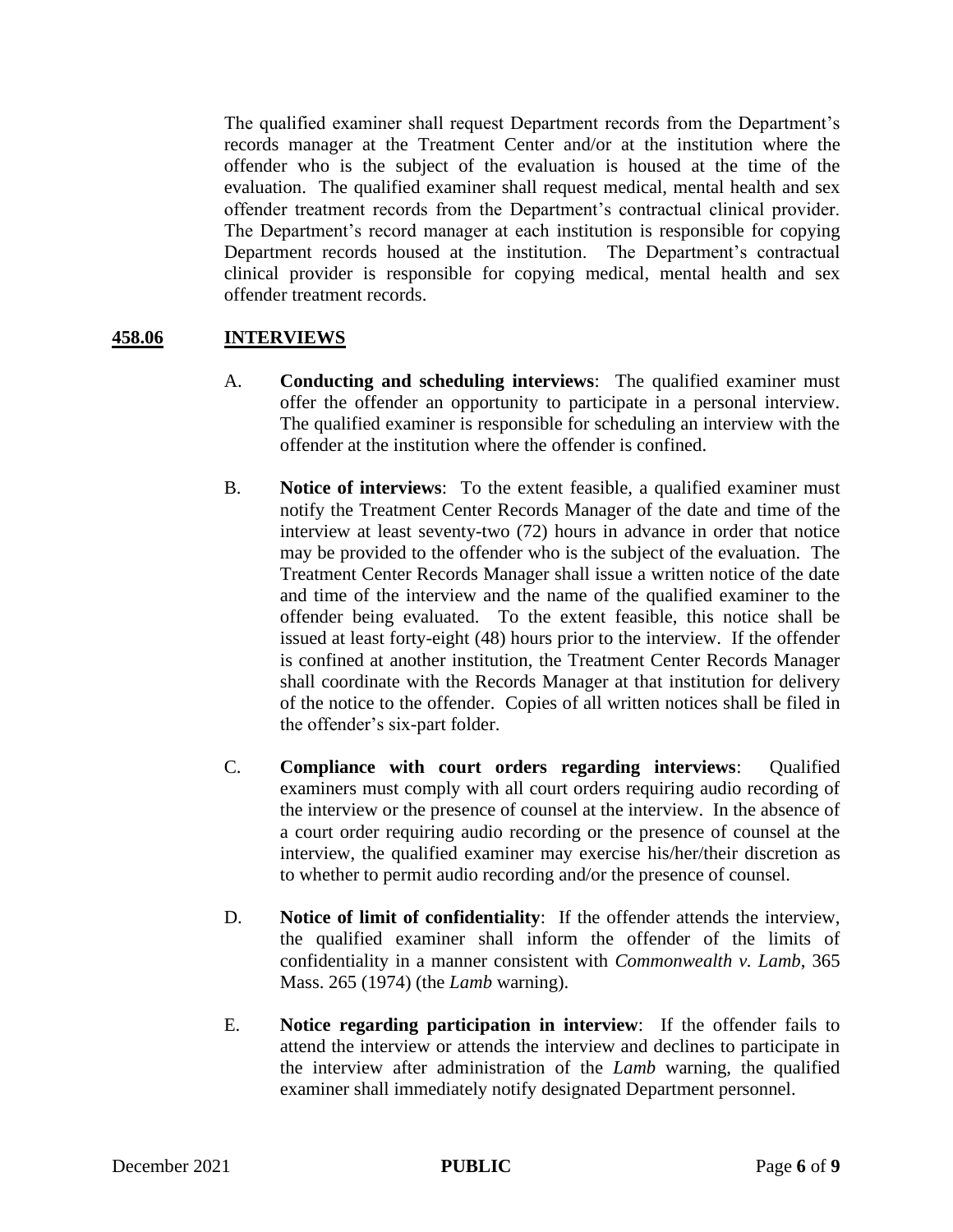# **458.07 REPORTS**

The qualified examiner shall complete a comprehensive written report that adheres to professional standards set by the Department's Director of Forensic Psychological Services who shall consult with the Assistant Deputy Commissioner of Clinical Services or designee.

At a minimum, the report shall include (a) the name of the qualified examiner and his or her professional credentials (*e.g*., M.D., Ph.D., etc.); (b) the name, date of birth, commitment number, date of SDP commitment (if any), criminal convictions and sentences, sentence effective date(s) and expiration date(s), and parole eligibility date of the offender; (c) the date and place of interview; (d) the name of any person (other than the offender and the qualified examiner) who was present for all or any part of the interview; (e) whether the interview was recorded; (f) a description of the *Lamb* warning administered to the offender and the offender's understanding of the *Lamb* warning; (g) a comprehensive description of all significant facts considered by the qualified examiner in reaching his or her opinion, including but not limited to the offender's criminal history, course of incarceration, and participation and progress in treatment, if any, (h) the offender's present mental conditions, if any; (i) the offender's statements during the interview; (j) static and dynamic risk factors; (k) placement on any risk assessment instrument or other tool(s) utilized during the evaluation; and (l) analysis of the statutory criteria of an SDP and how the offender meets or does not meet the criteria of an SDP.

The Contractor shall ensure that the report is timely delivered to the court and shall retain proof of such delivery. The Contractor shall also deliver a copy of each qualified examiner report to the designated Department staff.

#### **458.08 TESTIMONY**

Qualified examiners may be called as witnesses by either the Commonwealth or the offender who is the subject of the SDP proceeding. Qualified examiners are required to appear at the designated time and place for testimony.

#### **458.09 TRAINING**

A. **Potential qualified examiners**: The Contractor, with the guidance and oversight of the Department's Director of Forensic Psychological Services and with the approval of the Assistant Deputy Commissioner of Clinical Services or designee, shall develop and administer a training program for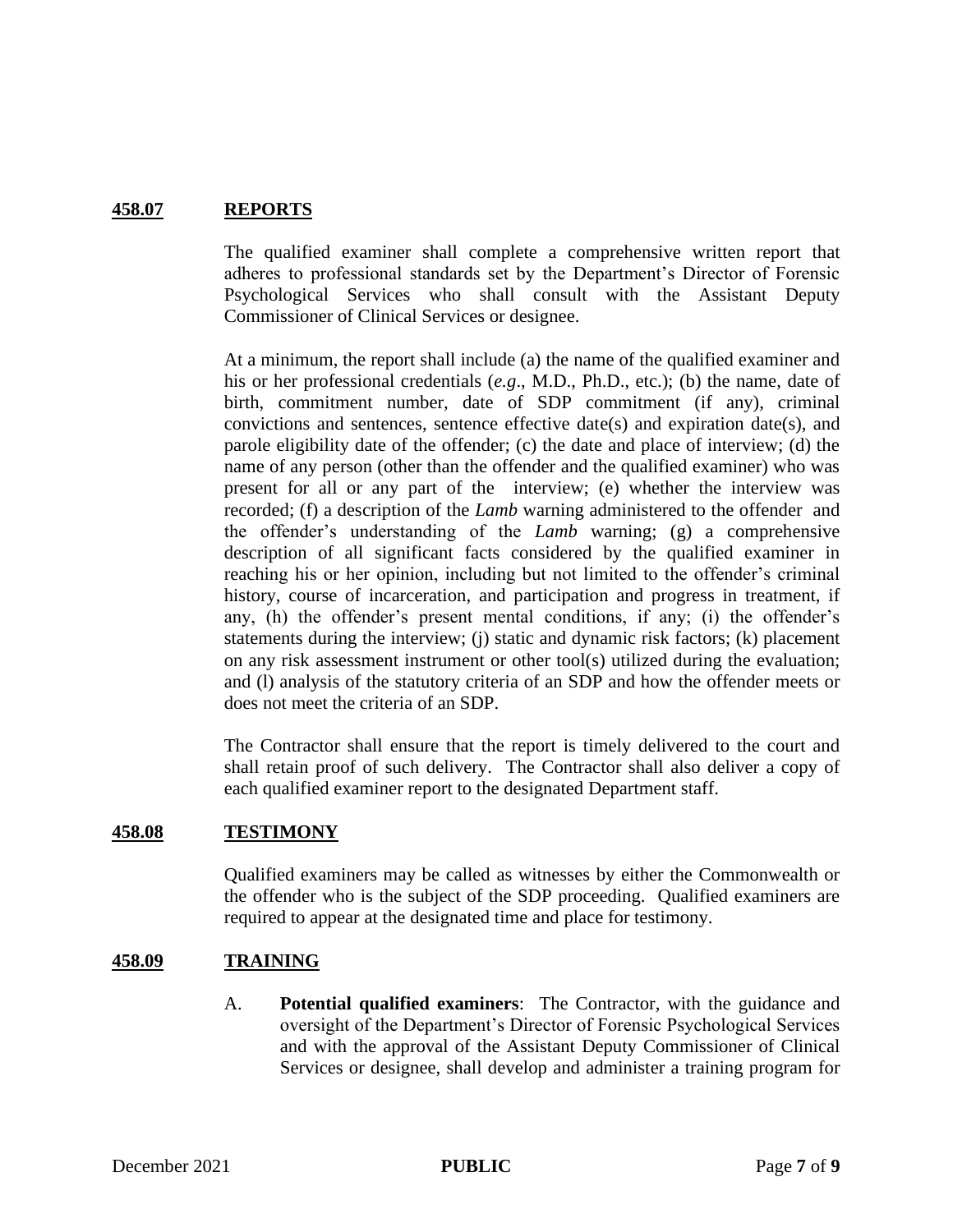those individuals whom the Contractor and/or the Department view as potential qualified examiners.

The training program shall include, at a minimum, the following components: (a) research in the area of sex offender treatment and risk assessment; (b)the current and former treatment models utilized in Department institutions; (c) contents and review of legal/medical/therapeutic records of sex offenders; (d) analysis and use of actuarial data and instruments and other testing mechanisms in the forensic evaluation of sex offenders; (e) preparation of risk assessment reports; (f) forensic interviewing; (g) legal issues relevant to SDP evaluations; and (h) forensic testimony.

Evaluators will be deemed to have completed this training program by the Contractor in consultation with the Department's Director of Forensic Psychological Services and approval of the Department.

- B. **Qualified examiners**: At a minimum, the Contractor shall provide twenty-four (24) hours of annual training to all designated qualified examiners. All training requires the presence of the Department's Director of Forensic Psychological Services or designee. The Contractor shall submit the proposed agenda for all such trainings to the Department at least thirty (30) days in advance of the scheduled training. The Contractor shall develop training with the oversight of the Department's Director of Forensic Psychological Services and approval of the Assistant Deputy Commissioner of Clinical Services or designee. The Contractor shall not proceed with any training under this paragraph without the express approval of the Department.
- C. The Contractor shall maintain written records of attendance at all such training programs and provide such records to the Department as part of its quarterly reports to the Department. These written records shall include a list specifying the training and associated number of hours attended by each qualified examiner and potential qualified examiner.

#### **458.10 USE OF INSTRUMENTS AND TOOLS**

The qualified examiner shall also use any test or other instrument which the Contractor and Department deem appropriate to evaluate the person's present sexual dangerousness. Prior to commencing the use of any test or instrument, the Contractor shall obtain the approval of the Department's Director of Forensic Psychological Services and Assistant Deputy Commissioner of Clinical Services or designee.

Any change to the manner and method by which qualified examiners conduct assessments must be approved by the Department's Director of Forensic